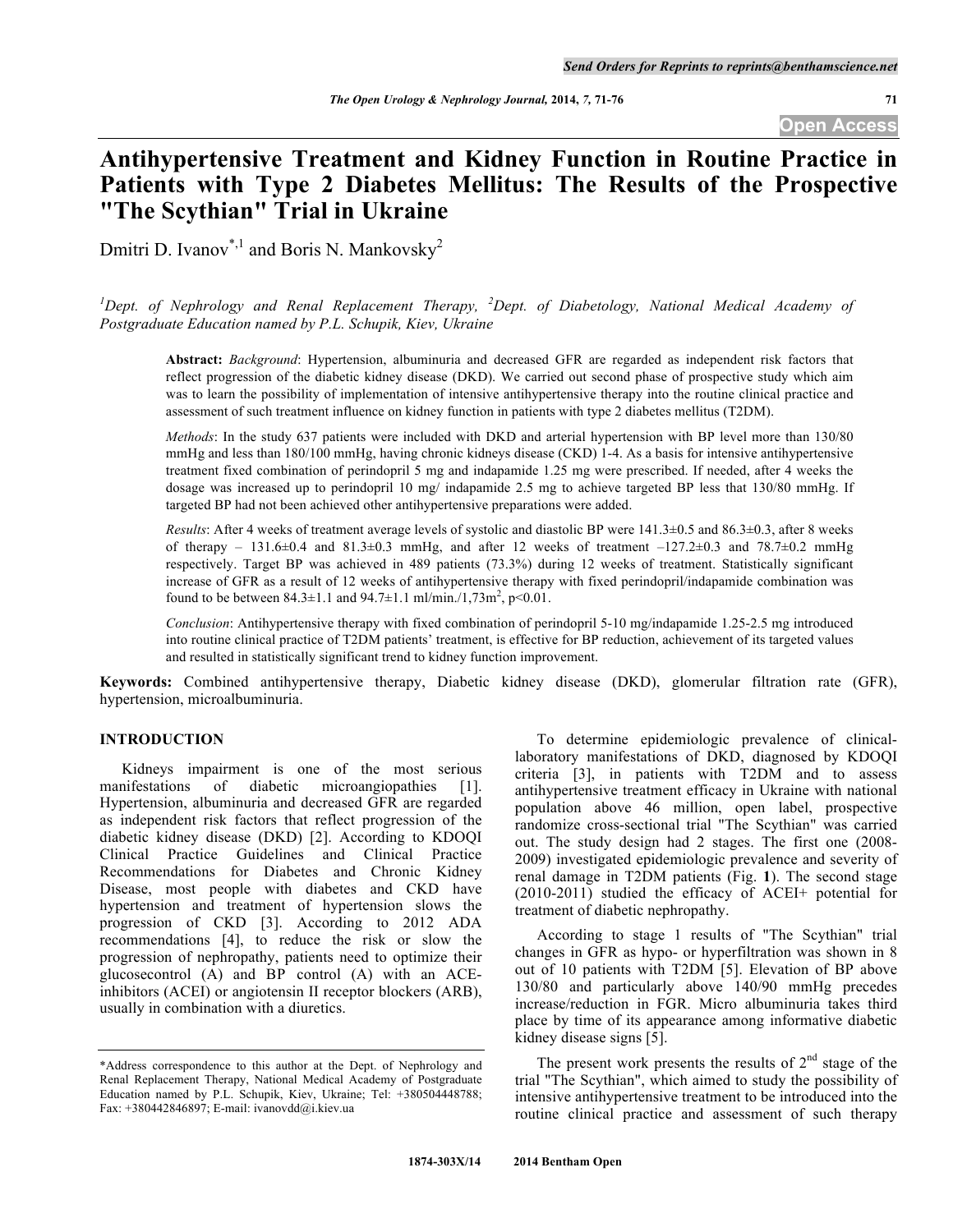effect on kidney function in patients with T2DM. The primary endpoint was to achieve target blood pressure (BP) less than 130/80 mmHg with fixed combination of perindopril/indapamide. Secondary endpoint was to ascertain renal function trend by estimating GFR.

## DKD In Patients With Diabetes Type 2 In Ukraine: "The Scythian" trial



**Fig. (1).** Stages of "The Scythian" trial.

## **SUBJECTS AND METHODS**

637 patients with T2DM were included in prospective study. Inclusion criteria were as follows: established diagnosis of T2DM, age of more than 40 years and diagnosed arterial hypertension of 1-2<sup>nd</sup> grades with BP level more than 130/80 mmHg and less than 180/100 mmHg. Exclusion criteria were: arterial hypertension of  $3<sup>rd</sup>$  stage, BP level of 180/110 mmHg and more, diagnosed type 1diabetes mellitus, age less than 40 years, history of myocardial infarction, cerebrovascular event in previous 6 months before examination, polycystic kidney disease presence, oncological diseases, pregnancy or breastfeeding, anemia at hemoglobin level less than 90 g/L.

As a basis for intensive antihypertensive treatment fixed combination of perindopril 5 mg + indapamide 1.25 mg was selected. The reason for selection of this combination were the results of the ADVANCE, where in large population of patients (more than 11 thousand patients with T2DM) it was demonstrated that this prescription at the background of standard antihypertensive therapy allowed to reduce allcause mortality by 14%, cardiovascular mortality by 18%, and renal diabetes complications development by 21% [6].

The study was carried out according to the algorithm shown at Fig. (**2**) with providing patient's signed informed consensus. In a case of BP level more than 130/80 mmHg the patients were prescribed fixed combination of perindopril 5 mg + indapamide 1.25 mg once a day in the morning. In case of absence of initial antihypertensive therapy the fixed combination was prescribed in monotherapy regimen. If the patients were receiving calcium channel blockers (CCB) or β-blockers (βBs), fixed combination was prescribed additionally. If patients were initially receiving ACEI, ARB, or combination which include ACEI or ARB this treatment was discontinued and fixed combination of perindopril 5 mg + indapamide 1.25 mg was prescribed. BP measurement was performed in 4 weeks after commencement of perindopril/ indapamide combination treatment. In case BP level achieved targeted level less than 130/80 mmHg the patient was recommended to continue treatment in the same dose. IfBP levels were raised, the dosages were increased twofold up to 10 mg of perindopril and 2.5 mg of indapamide. In 8 weeks BP measurements were repeated and when it was



## Perindopril/indapamide doses titration every 4 weeks till targeted BP <130/809 mm Hg.

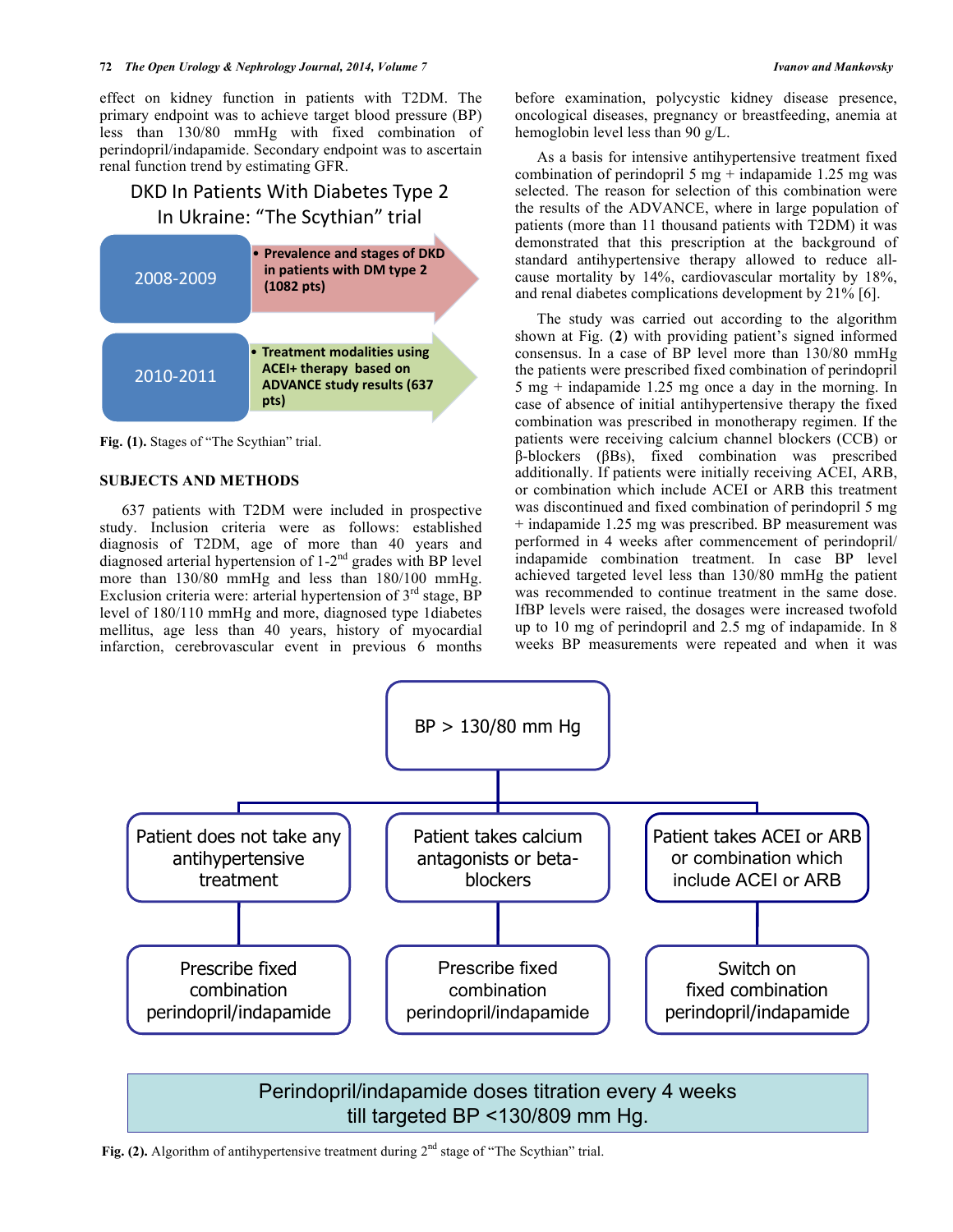necessary other antihypertensive preparations were additionally prescribed to achieve targeted BP below 130/80 mmHg. BP levels were evaluated by office measurements in three consecutive days.

In 12 weeks after trial initiation measurements of BP level were provided to the patients and GFR was calculated. GFR index was calculated on the basis of serum creatinine levels by the Cockcroft & Gault formula [7]. The serum creatinine was measured using the modified Jaffe method in local certificated labs.

There were 289 (45.4%) male and 348 (54.6%) female patients includedin this trial. The mean age of the patients was 58 $\pm$ 0.6years (M  $\pm$  SD), average diabetes duration – 7±0.3years. Baseline creatinine level was 101±1.2 µmol/L, GFR -  $84 \pm 1.1$  mL/min./1.73 m<sup>2</sup>. Mean baseline systolic BP was 162±0.5 mmHg, mean baseline diastolic BP - 95±0.3 mmHg. 48% of patients has macroalbuminuria, 52% microalbuminuria detected by dipstick tests.

The majority of patients received antihypertensive therapy at the baseline: 452 patients (67.8%) were treated with ACEI, 58 patients (8,7%) were taking ARB, 171 (25,6%) patients– CCB, 218 (32,7%) patients – βB, 235 (35,2%) patients - diuretics, 26 patients (3,9%) –  $\alpha$ -blockers. However, only 340 patients (51%) received antihypertensive preparations regularly. The majority of patients (61.6%) received combined antihypertensive therapy. Low sodium diet was recommended to everybody.

Obesity, defined as body mass index more than 30 kg/m<sup>2</sup> in both genders, was reported in 386 (53%) of patients, 289 (43.5%) patients had excess body mass with body mass index more than  $25 \text{ kg/m}^2$ .

Absolute majority of patients (563 patients – 86.9%) received glucose lowering drugsin tablets for hyperglycemia correction, while insulin therapy was prescribed for 60 patients (9.2%) and 25 persons (3.9%) received combined treatment with glucose lowering tableted drugs and insulin.

Statistical analysis of data received was carried out using online Creative Research Systems calculator of statistical significance [8]. The Microsoft PowerPoint 2010 and Microsoft Excel were used to tabulate and process the data.

## **RESULTS**

As result of the treatment provided significant reduction of systolic and diastolic BP was achieved (Figs. **3**, **4**). In 4 weeks of treatment average systolic and diastolic blood pressure were 141,  $3\pm 0.5$  and  $86.3\pm 0.3$  mmHg, in 8 weeks of therapy – 131.6 $\pm$ 0,4 and 81.3 $\pm$ 0.3 mmHg, and in 12 weeks of treatment -127.2±0.3 and 78.7±0.2 mmHg, respectively. In absolute numbers systolic BP reduction for the period of treatment was 34.7 mmHg, diastolic BP reduction – 16.5 mmHg, p<0.001, compared to the baseline level before start of the therapy with fixed combination of perindopril/indapamide. It is important to emphasize that at the end of follow-up period among patients (n=353), receiving gperindopril 5 mg/indapamide 1.25 mg as monotherapy in a dose of 1 tablet a day average arterial pressure values were  $128.5\pm0.6$  and  $79.9\pm0.5$  mmHg, while in those who received perindopril 10 mg/indapamide 2.5 a

day (n=284) the values of systolic and diastolic BP were123.4 $\pm$ 0.5 and 76.7 $\pm$ 0.4 mmHg, respectively.

In absolute numbers in the group of patients, receiving daily perindopril 5 mg/indapamide 1.25 mg (n=353), reductions of systolic and diastolic BP for the time of treatment were 33.7 mmHg and 17 mmHg, respectively,  $p<0,001$ , compared to the baseline. In the group of patients who took daily perindopril 10 mg/indapamide 2.5 mg (n=284), reductions of systolic and diastolic BP for the time of treatment were 38.4 mmHg and 15.8 mmHg, respectively,  $p<0,001$ , compared to the baseline.

Target BP below 130/80 mmHg (according to guidelines  $[4, 9]$ ) was achieved in 171 patients  $(25.6\%)$  in 4 weeks; in 373 patients (55.9%)in 8 weeks after treatment initiation, and in 489 (73.3%) patients in 12 weeks of treatment arterial BP sustained in targeted ranges. So, 148 patients (26,7%) needed to add/increase CCB or βB to reach targeted BP after 12 weeks of perindopril/indapamide. Among the patients with baseline BP level below 160/100 mmHg, at the end of 12-week follow-up period targeted BP were reported in 87.5% of patients (n=557), and among persons, with baseline BP level above 160/100 mmHg targeted BP levels were achieved in 72.5% (n=462).

Targeted BP at the end of 12-week observation period was achieved in 78.1% of patients (n=497) that initially received ACE inhibitors, in 81.8% of patients (n=521) that previously received angiotensin II receptor blockers, in 74.1% of patients (n=472) previously treated with CCB and in 95.7% of persons (n=610) that received  $\beta$ B.

At the beginning of the study 57,3% of patients (380) used perindopril/indapamide in combination with other antihypertensive drugs while at the end of trial  $-47,5\%$ (313).

Adequate antihypertensive therapy led to positive GRF and albuminuria modifications. Among micro albuminuria patients 21% were transformed in normo albuminuria, while 19% of that with macro albuminuria changed to micro albuminuria. No data were obtained in absolute numbers. Hence, statistically significant GRF increase under the influence of 12-week antihypertensive therapy with fixed combination of perindopril/indapamide – from  $84.3 \pm 1.1$  to 94.7 $\pm$ 1.1 mL/min./1,73 m<sup>2</sup>, p<0.01 (Fig. 5) was documented. Proportion of patients with GRF more than 30 and less than 60 mL/min./ $1,73$  m<sup>2</sup> significantly decreased from 17.6  $(n=112)$  to 8.1%  $(n=51)$   $(p<0,001)$ . Statistically significant GRF increase under the influence of antihypertensive therapy was seen independently on the initial BP level. However, correlation between BP reduction and initial GRF value was not determined (r=0,28).

#### **DISCUSSION**

First stage of "The Scythian" trial demonstrated that micro albuminuria is a late sign that follows BP increase and alteration of GFR and characterizes progression of diabetic kidney disease [5]. Urinary microalbumin excretion is only one risk factor for overt macroalbuminuria progression and GFR decline, and other important factors were implicated as important for prevention of ESRD [10]. Achievement of targeted BP values is the most important condition of DKD progression delay [4,11].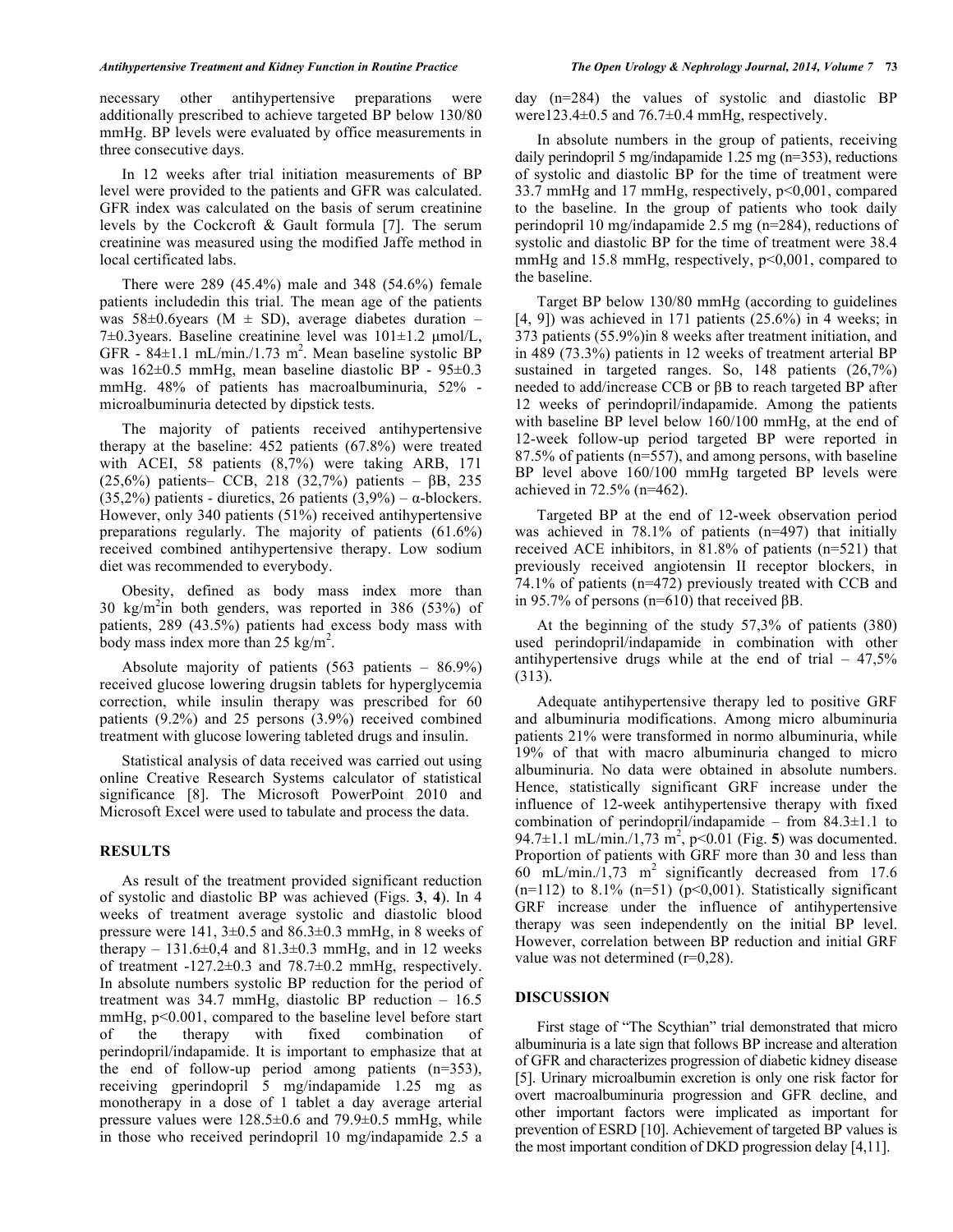

 $*_{p<0,001}$ 

Fig. (3). Dynamics of systolic BP in patients with T2DM treated with fixed combination of perindopril/indapamide .



**Fig. (4).** Dynamics of diastolic BP in patients with T2DM treated with fixed combination of perindopril/indapamide.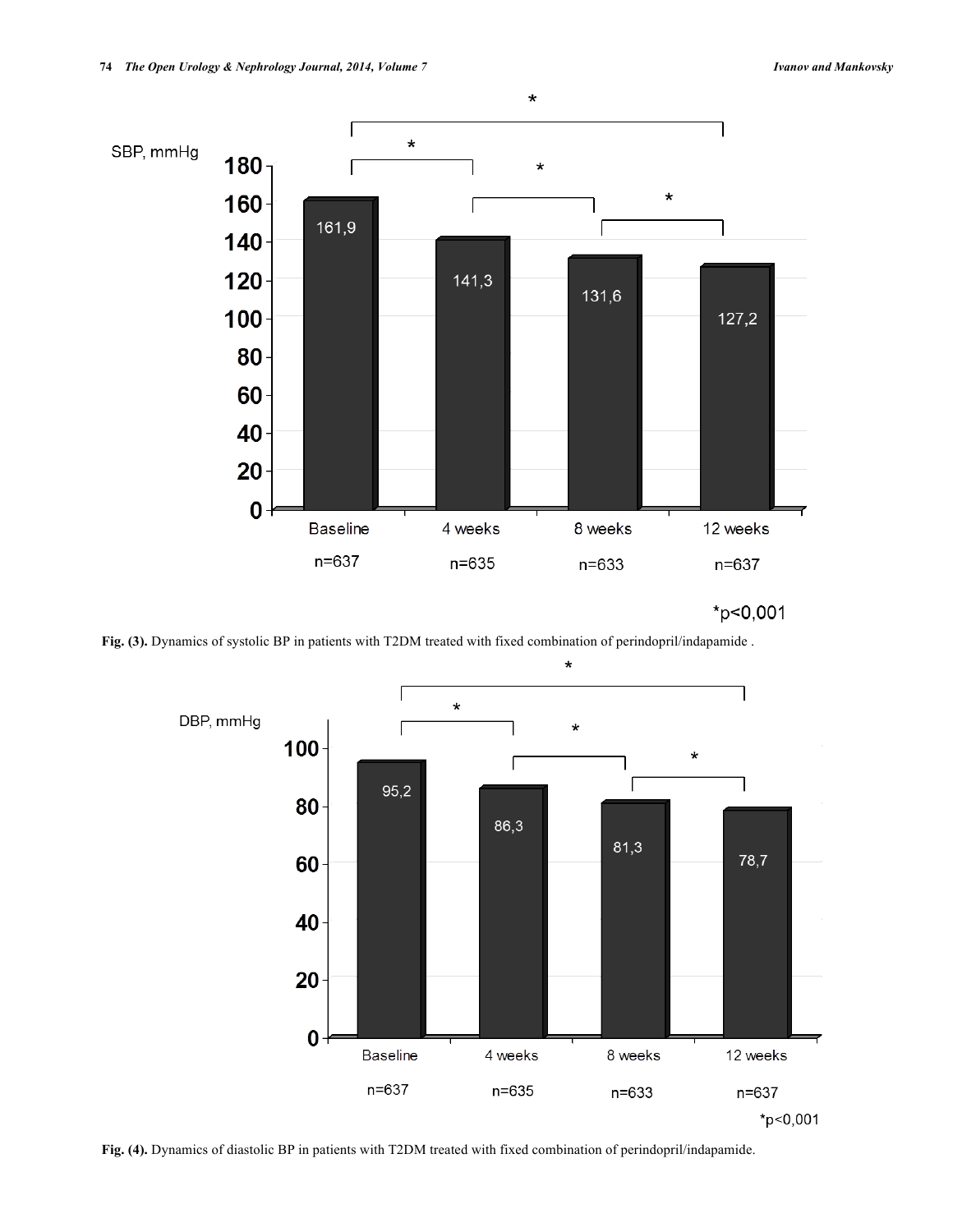



Fig. (5). Effect of antihypertensive therapy with fixed combination of perindopril/indapamide on GFR values, mL/min./1,73 m<sup>2</sup>.

Based onthe results obtained it maybe possible to state that antihypertensive therapy with fixed combination of perindopril/indapamide led to targeted BP achievement in absolute number of patients with T2DM included in the study. In our opinion, renal damage may have combined influence due to hypertension and diabetic nephropathy. Hence any evidence-based prescription seems to be rational in routine practice demonstrating statistically significant positive trend in GFR with achieving of targeted BP.

In a recent review [12] which included 85 trials and 21708 patients it was shown that development of ESRD and progression of microalbuminuria to macroalbuminuria were reduced significantly with ACEI *versus* placebo and ARB *versus* placebo but not with combined therapy with ACEI+ARB *versus* monotherapy. There was also observed a significant reduction in the risk of nonfatal cardiovascular events with ACEI *versus* placebo, but not with ARB *versus* placebo, ACEI *versus* ARB or with combined therapy with ACEI+ARB *versus* monotherapy [12]. In connection with results of ADVANCE study [6], and recent review of renal, cardiovascular and mortality endpoints in antihypertensive trials in diabetic patients [13], therapy selection in favor of ACE inhibitor seems to be rational.

It is important to stress that effectiveness of fixed combination of perindopril/indapamide in terms of possibility to achieve the targeted BP values did not depend on previous antihypertensive therapy, being in ranges from 74% of patients receiving initially ССВ to 96% of patients receiving βB. At the same time, targeted BP achievement depended directly on the dose of fixed perindopril/indapamide combination that is known for both ACEI and ARB. In one of the recent meta-analyses of randomized clinical trials, alternate doses of angiotensin

receptor blockers or angiotensin converting enzyme inhibitors in patients with T2DM and microalbuminuria were compared. MEDLINE, EMBASE and the Cochrane Register of Controlled Trials were searched from January 2006 to August 2010. The authors support current recommendations to titrate renin-angiotensin inhibitors to maximum dose whilst considering risk of adverse side effects with higher doses [14].

Adequate antihypertensive therapy led to statistically significant GFR increase and reduction of patients with CKD stage 3 under the influence of 12-week antihypertensive therapy with fixed combination of perindopril/indapamide. Positive GFR modifications were accompanied by reduction of relative patient's number that were found to have significant GFR reduction. On the other hand, significant reduction of arterial pressure values was reported independently on the initial GFR value.

The strengths of presented results are the possibility of effective targeting BP in T2DM patients with perindopril/indapamide fixed dose and achieving rapid trend in kidney function renewal. Hence the weakness of the study is the absence of strict control of albuminuria level that does not allow to analyze correlation between microalbuminuria/ creatinine ratio and GFR. With new data obtained it may be reasonable to use GFR-EPI calculator for future trials.

## **CONCLUSION**

The data obtained in "The Scynthian" trial demonstrate that a reduction to targeted blood pressure in T2DM patients can be achieved in a short period of time based on prescription of fixed perindopril (5-10 mg) /indapamide (1,25-2.5 mg)combination in 73% of cohort while adding